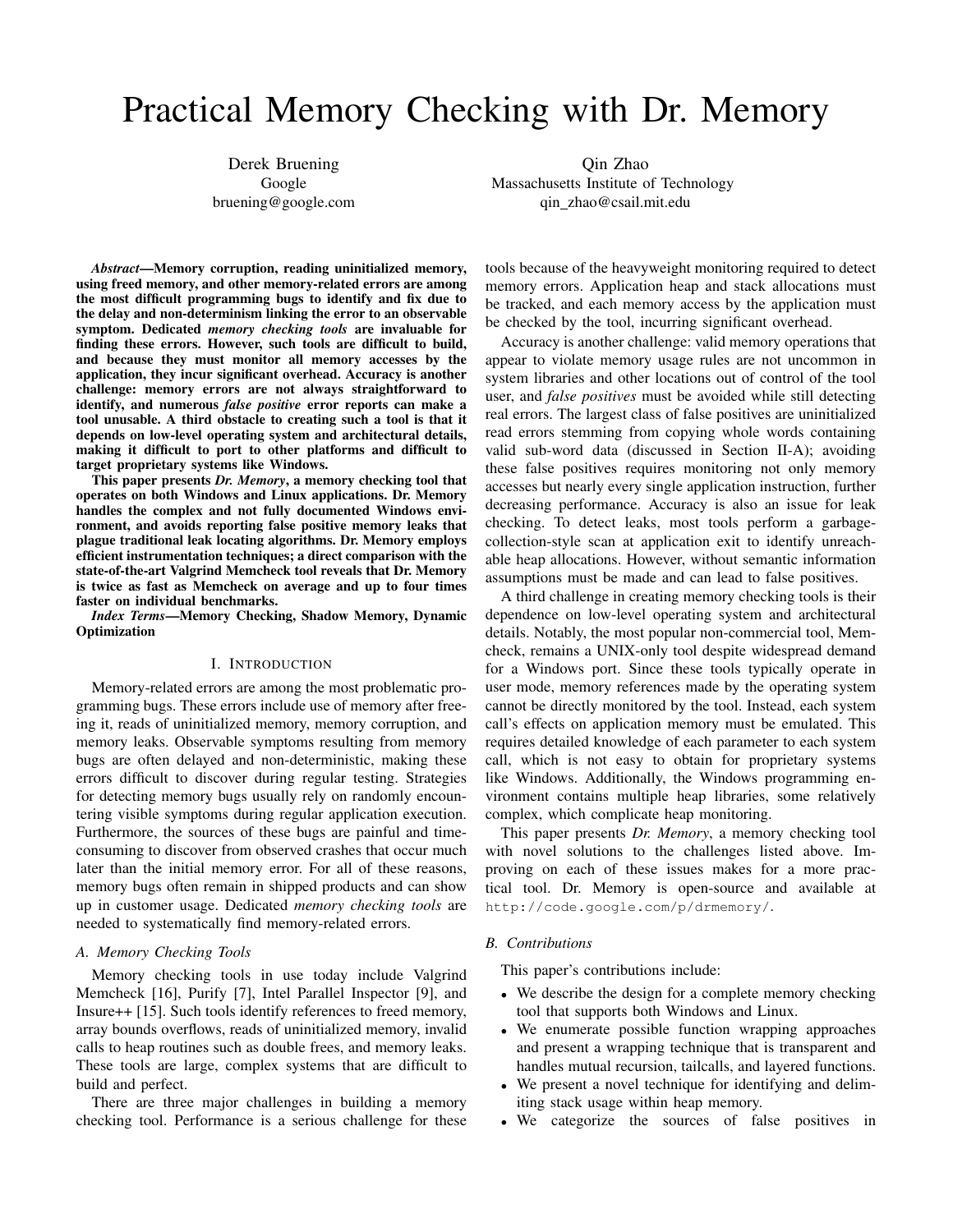

Fig. 1. Example of shadow memory corresponding to application memory within the application stack and heap.

reachability-based leak detection and present novel techniques for avoiding them.

- We present an encoding for callstacks that significantly reduces memory consumption.
- We describe a series of instrumentation techniques and optimizations that improve on the performance of the state-of-the-art memory checking tool, Memcheck, by an average of 2x and by up to 4x on individual benchmarks.

# *C. Outline*

Section II presents the overall design of our memory checking tool and our method of inserting instrumentation into the running application. Section III shows how we achieve good performance with our inserted instrumentation. Next, Section IV discusses wrapping heap library functions, followed by handling kernel interactions in Section V. Section VI describes our leak detection scheme. Experimental results with Dr. Memory are presented in Section VII.

## II. SYSTEM OVERVIEW

Dr. Memory uses *memory shadowing* to track properties of a target application's data during execution. Every byte of application memory is shadowed with metadata that indicates one of three states:

- *unaddressable*: memory that is not valid for the application to access.
- *uninitialized*: memory that is addressable but has not been written since it was allocated and should not be read.
- *defined*: memory that is addressable and has been written.

Our notion of addressability is more strict than that provided by the underlying operating system and hardware. In addition to considering invalid memory pages as *unaddressable*, we inspect the interior of the stack and the heap: memory beyond the top of the stack is considered *unaddressable*, and memory on the heap that is outside of an allocated malloc block is also *unaddressable*, as shown in Figure 1.

#### *A. Tool Actions*

Dr. Memory uses this shadow metadata to identify memory usage errors. Reading or writing unaddressable data is reported as an error. Reading uninitialized data is more complex, however. Sub-word values are typically copied in word units; e.g., a one-byte or two-byte variable will be pushed on the stack or copied elsewhere as a four-byte value (for a 32-bit

application). Unless the sub-word variable is explicitly packed into a struct by the programmer, the additional bytes will simply be uninitialized padding bytes. If a tool reports any read of an uninitialized byte as an error, most applications would exhibit numerous *false positives*, making such a tool more difficult to use as true errors are drowned out by false errors. To eliminate these false positives, instead of using shadow metadata that is permanently associated with its corresponding application memory location, we dynamically propagate the shadow values to mirror the application data flow and only report errors on *significant* reads that affect program behavior, such as comparisons for conditional jumps or passing data to a system call. This requires that we shadow not only memory but registers as well. Our implementation propagates shadow values through general-purpose registers but not floating-point or multimedia registers as the latter rarely if ever exhibit the sub-word problem.

Table I summarizes how Dr. Memory maintains the shadow metadata and when it checks for errors. For example, Dr. Memory intercepts calls to library routines that allocate memory, such as malloc and HeapAlloc, and performs two actions: adjusting the size of the allocation to add *redzones* (see Section IV-A) and updating the shadow memory to indicate that the requested allocation is valid to access. Existing memory checking tools, including Memcheck, follow similar courses of action, though some tools do not propagate shadow values and suffer from the sub-word false positives described above. Propagating shadow metadata requires taking action on nearly every single application instruction. When combining two shadow values during propagation (e.g., two source operands to an arithmetic instruction), the general rule is that *undefined* combined with *defined* results in *undefined*. We encode our shadow values such that we can use a bitwise or to compute this operation.

#### *B. Instrumentation System*

Dr. Memory is built on the open-source DynamoRIO [4] dynamic instrumentation platform, which provides Dr. Memory with the necessary monitoring capabilities. DynamoRIO uses a *software code cache* to support inserting arbitrary instrumentation that is executed interleaved with copies of the original application instructions (Figure 2).

#### III. EFFICIENT IMPLEMENTATION

We use a combination of instrumentation techniques to perform the actions in Table I efficiently.

#### *A. Shadow Metadata*

Our shadow metadata for registers is stored in directlyaddressable thread-local storage, removing any need to spill registers to access it. For memory, we perform a table lookup that translates the application address to its corresponding shadow address. Our translation table divides the address space into identical regions and uses a *shadow block* to store the shadow values for each region.

We use two shadow bits to encode the shadow state of each application byte. An aligned four-byte application word's shadow state can be packed into a single shadow byte and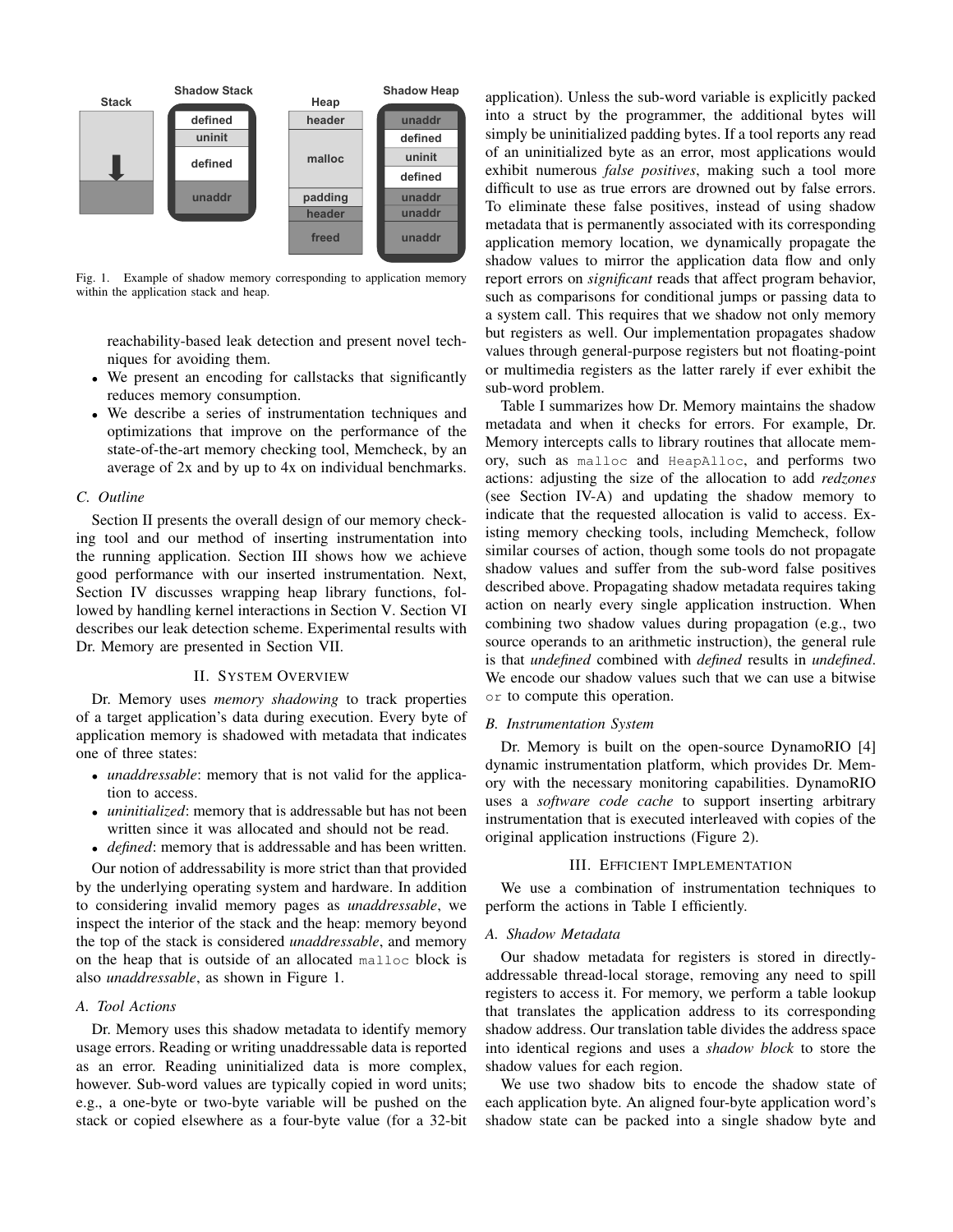| Category     | <b>Application Action</b>                                    | <b>Corresponding Tool Action</b>                                                                                                  |  |  |
|--------------|--------------------------------------------------------------|-----------------------------------------------------------------------------------------------------------------------------------|--|--|
| library call | malloc, HeapAlloc                                            | add redzones, mark between as uninitialized                                                                                       |  |  |
| library call | realloc, HeapReAlloc                                         | add redzones, copy old shadow, mark rest as <i>uninitialized</i>                                                                  |  |  |
| library call | calloc, HeapAlloc (HEAP_ZERO_MEMORY)                         | add redzones, mark between as <i>defined</i>                                                                                      |  |  |
| library call | free, HeapFree                                               | mark <i>unaddressable</i> and delay any re-use by malloc                                                                          |  |  |
| system call  | file or anonymous memory map                                 | mark as <i>defined</i>                                                                                                            |  |  |
| system call  | memory unmap                                                 | mark as <i>unaddressable</i>                                                                                                      |  |  |
| system call  | pass input parameter to system call                          | report error if any part of parameter is not <i>defined</i>                                                                       |  |  |
| system call  | pass output parameter to system call                         | report error if any part of parameter is <i>unaddressable</i> ; if call succeeds, mark memory written by kernel as <i>defined</i> |  |  |
| instruction  | decrease stack pointer register                              | mark new portion of stack as uninitialized                                                                                        |  |  |
| instruction  | increase stack pointer register                              | mark de-allocated portion of stack as <i>unaddressable</i>                                                                        |  |  |
| instruction  | copy from immediate or fp/xmm register                       | mark target as <i>defined</i>                                                                                                     |  |  |
| instruction  | copy from general-purpose register or memory                 | copy source shadow to target shadow                                                                                               |  |  |
| instruction  | combine 2 sources (arithmetic, logical, etc. opera-<br>tion) | combine source shadows, mirroring application operation, and<br>copy result to target shadow                                      |  |  |
| instruction  | access memory via base and/or index register                 | report error if addressing register is uninitialized                                                                              |  |  |
| instruction  | access memory                                                | report error if memory is <i>unaddressable</i>                                                                                    |  |  |
| instruction  | comparison instruction                                       | report error if any source is <i>uninitialized</i>                                                                                |  |  |
| instruction  | copy to floating-point or xmm register                       | report error if source is <i>uninitialized</i>                                                                                    |  |  |

Table I. The actions taken by Dr. Memory for each application action. All memory starts out in an *unaddressable* state, except the executable and libraries, which are *defined*. The shadow values of memory and registers are propagated in a manner mirroring the corresponding application data flow, with checks for errors at key operations. Redzones are explained in Section IV-A.



translator. DynamoRIO calls Dr. Memory on each new piece of code, allowing Fig. 2. The components of Dr. Memory. The original application's code is redirected through a software code cache by the DynamoRIO dynamic binary the tool to insert instrumentation around every application instruction.

operated on all at once, to save memory, when races on writing to adjacent bytes are synchronized (at a performance cost) or not a concern (a tradeoff for the user to decide). Most word-sized memory references are word-aligned, and we tune our instrumentation for the aligned case when using packed shadow memory.

# *B. Fastpath and Slowpath*

We divide Dr. Memory's actions into two instrumentation paths: the *fastpath* and the *slowpath*. The fastpath is implemented as a set of carefully hand-crafted machine-code sequences or *kernels* covering the most performance-critical actions. Fastpath kernels are either directly inlined or use shared code with a fast subroutine switch. Obtaining shadow

metadata and propagating shadow values for an individual application instruction occurs in inlined instrumentation that is inserted prior to the copy of the application instruction in the code cache. More extensive fastpath kernels like handling stack pointer updates are performed in separate functions with a minimal context switch.

Rarer operations are not worth the effort and extra maintenance costs of using hand-coded kernels and are handled in our slowpath in C code with a full context switch used to call out to the C function. Non-word-aligned memory references, complex instructions, error reporting, and allocation handling are all done in the slowpath. While most of the time execution remains on the fastpath, the slowpath must be efficient as well to avoid becoming a performance bottleneck.

## *C. Instrumentation Optimizations*

We have applied a number of key optimizations to our fastpath kernels, to our general shadow memory handling that is used in both the fastpath and slowpath, and to other aspects of Dr. Memory.

*1) Table lookup for addressability:* When an aligned fourbyte memory reference's shadow value is packed into a single byte, identifying whether any of the 2-bit subsequences is *unaddressable* is best done with a table lookup to cover all possibilities, rather than checking for a few common combinations such as all-*unaddressable* or all-*uninitialized* values and exiting to the slowpath for other combinations, or enumerating all combinations in inlined code.

*2) Use faults to detect writes to special shadow blocks:* Like Memcheck, Dr. Memory uses unique, shared shadow blocks (*special blocks*) in the translation table to save memory for large address space regions with identical shadow values, such as unallocated space (*unaddressable*) or libraries (*defined*). Rather than adding explicit checks on writes to these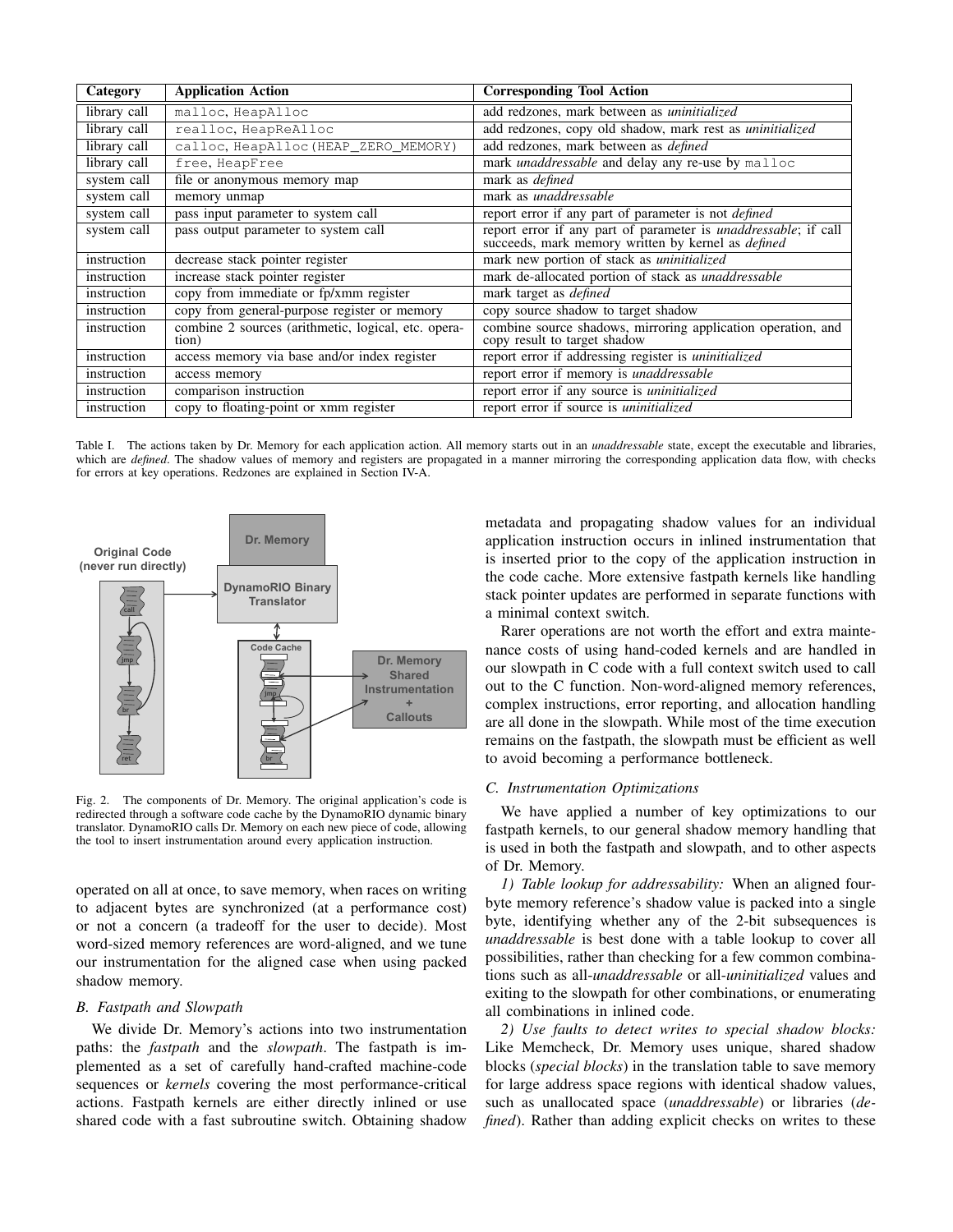special blocks, Dr. Memory keeps them read-only and uses fault handling to detect when a special block needs to be replaced with a regular block.

*3) Whole-basic-block register spilling:* Rather than spilling and restoring registers around each application instruction, Dr. Memory analyzes one basic block at a time and shares spill registers across the whole block, reducing the number of spills.

*4) Binary callstacks:* Printing to a text buffer takes time that can be significant for applications with many allocations. Text callstacks also incur a large memory cost. Section VI-D describes our binary callstack encoding that saves both time and space.

*5) Fast replacement routines:* Modern string and memory search and copy routines (strcpy, memset, strlen, etc.) are highly optimized in ways that produce false positives in memory checking tools. The typical approach is to replace the application's version of each routine with a simple byteat-a-time implementation. We found, however, that such an implementation can result in performance degradation, as applications often spend a lot of time in these routines. Using word-at-a-time loops when aligned results in significant performance improvements for Dr. Memory.

*6) Sharing shadow translations:* Sharing shadow translation results among adjacent application memory references that use identical base and index registers and differ only in displacement avoids redundant shadow table lookups and reduces instrumentation size.

*7) Fast stack adjustment handling:* Efficient stack adjustment handling is critical for performance of a memory checking tool. Natively, the application performs a simple arithmetic operation on the stack pointer, while the tool must update shadow values for each memory address between the old and new stack pointer. This occurs on every function frame setup and teardown as well as on each push or pop instruction. Dr. Memory uses optimized handlers for specific stack deltas, as well as an optimized general routine that uses a word-at-atime loop bracketed by byte-at-at-time loops for leading and trailing un-shadow-aligned addresses.

*8) Storing displacements in the translation table:* Rather than storing the absolute address of each shadow block in the shadow translation table, the displacement from the corresponding application address is stored, reducing the length of the translation code.

These eight optimizations, combined with our fastpath kernels, result in efficient instrumentation. Some of Dr. Memory's most complex operations, however, happen in the slowpath and are discussed next: tracking heap allocations.

#### IV. HEAP TRACKING

Many of our heap tracking design decisions were shaped by the complex Windows environment. Windows applications have several heap libraries to choose from. At the lowest level are a set of heap routines in the ntdll.dll system library's Rtl interface. Above that, the Windows API provides multiple heap region support and control over many aspects of heap allocation, including synchronization and anti-fragmentation strategies. Additionally, C and C++ applications can use the

C library's malloc and free and the C++ operators new and delete. Implementations of the C library routines ultimately use the Windows API routines to obtain memory, but in some instances they perform their own sub-allocations. The Windows API routines in turn invoke the  $Rt1$  functions, which use system calls to acquire new memory for parceling out. These multiple layers of heap routines, with possible direct invocations from an application or library to each layer, and with the possibility of sub-allocation at each layer, complicate heap tracking.

# *A. Wrapping Versus Replacing*

A memory checking tool must monitor heap allocations in order to identify errors when reading or writing beyond the bounds of allocated heap memory. Most tools add a *redzone* around each allocation to increase the chance that heap overflows will not be mistaken for an access to an adjacent allocation. Tools also delay frees in an attempt to detect useafter-free errors.

There are two approaches to monitoring and modifying heap library calls: *wrapping* and *replacing*. Wrapping lets the original library code execute but adds a prologue and epilogue where the arguments and return value can be modified and bookkeeping can be updated. Replacing uses a custom function and does not execute any of the original library function code.

The memory checking tool Memcheck [16], which operates on a range of UNIX operating systems, replaces heap library functions. However, on Windows, the additional complexity of the heap API led to our decision to wrap instead of replace. To wrap we only need to understand and depend on a known subset of the API, whereas to replace we would need to emulate every nuance of the entire API, including heap validation, serialization and exception-throwing options, and, the most challenging, undocumented features at the Rt1 layer such as *heap tags*. Wrapping has other advantages over replacing. Wrapping preserves a heap layout that is more faithful to the native execution of the application, though it may be distorted by redzones. This makes it more likely that execution under the tool will observe the same behavior, including bugs, as native execution. Additionally, wrapping more naturally supports attaching to an application part-way through execution, where the application has already allocated heap objects.

# *B. Transparent Wrapping*

Existing instrumentation platforms, including Pin [10] and Valgrind [14], provide support for wrapping functions. However, both Pin and Valgrind add an extra frame on the application stack, which violates *transparency*, i.e., it perturbs the semantics of the application and could cause an application to fail to execute correctly.

We identified and explored three different methods for wrapping functions transparently and robustly before settling on the third method for use in Dr. Memory. We require that the target function execute under control of the tool, with a *pre-hook* prior to the call and a *post-hook* after the call containing tool code that is executed natively. The pre-hook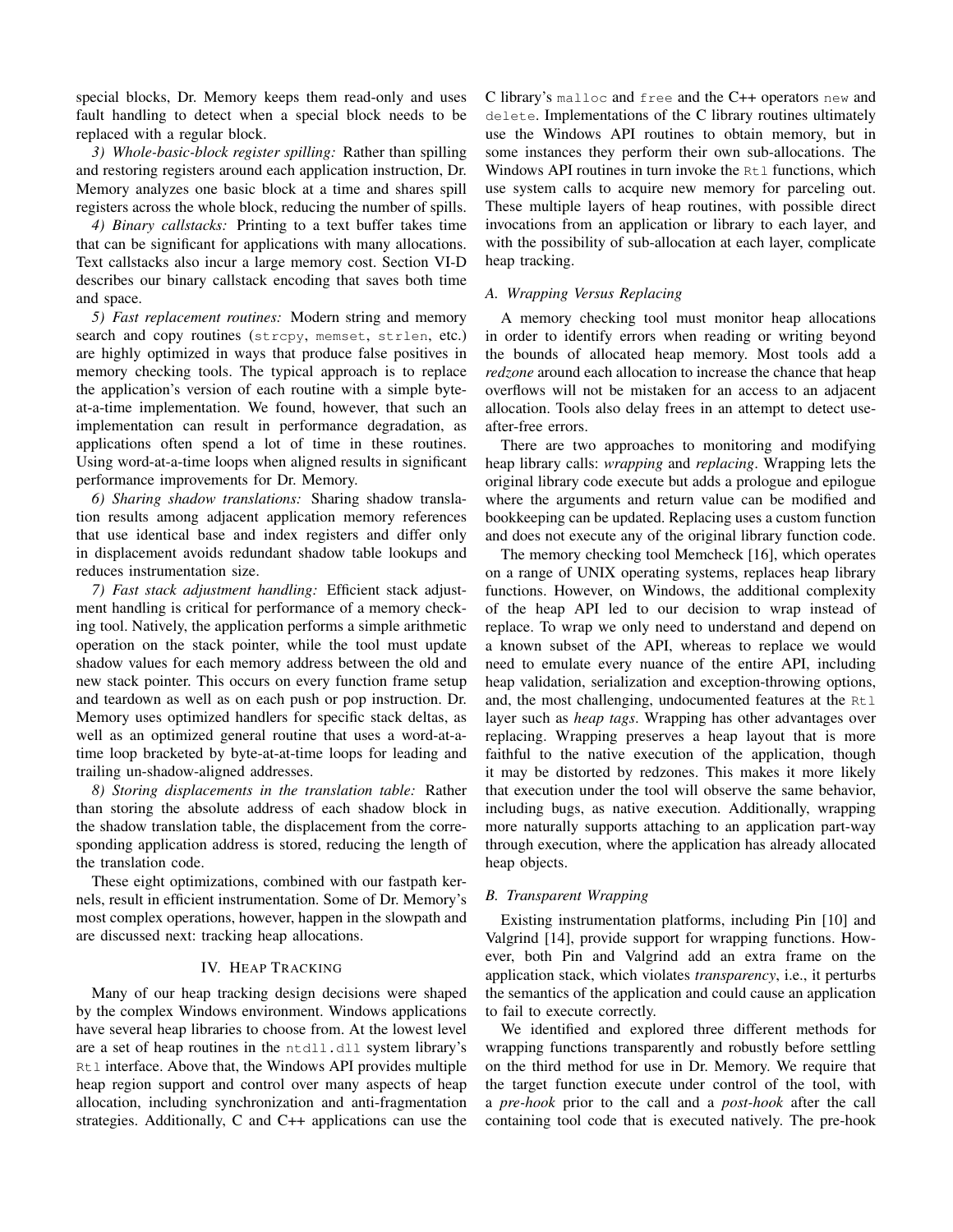is straightforward: there is only one entry point into a library function, and we simply watch for that address and invoke the pre-hook at that point. However, locating all return paths from the function for the post-hook is challenging.

The first technique we considered for locating return paths is to analyze the code when first encountered. By building a control-flow graph from the entry point, we can attempt to identify all the return points. We would then record each return instruction's address and invoke our post-hook whenever we reach one. However, it is not always easy or even possible to statically analyze an entire function. Hot/cold and other code layout optimizations, switches and other indirection, and mixed code and data all complicate analysis.

The second possible technique focuses on the call site. At a call instruction, we know the return point. If we can identify the call target we can set up for a post-hook for that target at the instruction after the call. If that instruction has already been executed and thus instrumented, we flush it from the tool's underlying code cache. To identify the target, direct calls as well as indirect calls utilizing standard library import mechanisms (PLT on Linux, IAT on Windows) are straightforward to handle. However, a call that indirects through an arbitrary register or memory location may not have a statically analyzable target. Extra work is required to support a general pre-hook that identifies the target, and a general posthook for an indirect call that targets multiple wrapped routines.

The third technique, which we chose for Dr. Memory, takes a more dynamic and reactive approach to avoid the limitations of identifying either return instructions or call targets ahead of time. Once inside a target function itself, at the entry point, the return address is obtained and recorded for post-hook instrumentation when it is reached later. If the instruction at that address has already been executed, we flush it from the code cache. We can support multiple wrapped routines called from one site by storing which function is being returned from.

For all of these techniques, if wrapped routine A makes a tailcall to wrapped routine  $B$ , one of our post-hooks will be skipped  $(A$  for technique one,  $B$  for two and three). To solve the tailcall problem, we watch for a direct jump to a wrapped function and store the target. When we reach a posthook, if a tailcall target is stored, we first perform the posthook for that target before acting on the natural post-hook. A shadow stack could alternatively be used for handling tailcalls. A Windows exception unwind can also skip a post-hook by exiting a wrapped routine; we intercept exception handling to handle this case. A long-lomp can be similarly handled.

#### *C. Layered Heap Functions*

Once our pre-hooks and post-hooks are in place, we can take appropriate actions prior to and after each heap library function, including modifying requested allocation sizes in order to add redzones and modifying return values to hide the redzones from the application. With layered heap calls, however, we need to be careful to only modify the arguments for the outer layer. We use a recursion counter to identify in which layer we are currently operating.

We must not report errors when heap library functions access heap headers or unallocated heap memory. We use a



up marked as *unaddressable* after the swap from the lower stack to the upper Fig. 3. The consequences of a stack swap being incorrectly interpreted as a stack de-allocation. The data in between these two stacks on the heap ends stack is treated as a stack de-allocation within a single stack.

separate recursion counter for that purpose: a count that is incremented for all heap library routines, while our recursion count for argument adjustments is only incremented in the core library routines for which we need to modify arguments.

#### *D. Statically Linked Libraries*

On Windows, many applications are linked with a static copy of the C library. Identifying malloc library routines for these applications requires debugging information. The PDB debugging information format on Windows is not well documented and is best parsed using Microsoft's dbghelp.dll. That library in turn imports from five or more Windows API libraries. Using all of these libraries in the same process as the application requires a private loader that can isolate a second copy of a library from the application's copy. DynamoRIO provides this private loader for Dr. Memory's use. An alternative is to launch a separate process to read the symbols. While that can incur performance overhead from communication latency, a separate process can be necessary for applications that have extremely large debugging data that will not fit into the same process as the application.

# *E. Distinguishing Stack From Heap*

Memory checking tools must monitor all stack pointer changes to mark the memory beyond the top of the stack as invalid and to mark newly allocated stack memory as uninitialized. However, unlike heap allocations, stack allocations do not normally use library routines (one exception is alloca). Instead, the stack pointer register is directly modified, either with a relative addition or subtraction, or by copying an absolute value from a frame pointer or elsewhere. When an absolute value is copied, it can be difficult to distinguish a stack pointer change on the same stack from a swap to a different stack. Stack swaps are used for lightweight threads (such as *fibers* on Windows) and other application constructs.

There are serious consequences to incorrectly interpreting a stack register change. Figure 3 illustrates one such scenario. The figure shows two stacks allocated on the heap and separated by non-stack data, along with the corresponding shadow memory for each of the three heap allocations. The arrows indicate the top of each stack. Initially the stack pointer register points at the top of the bottom stack, the filled-in arrow. If the application sets the stack pointer register to the top arrow,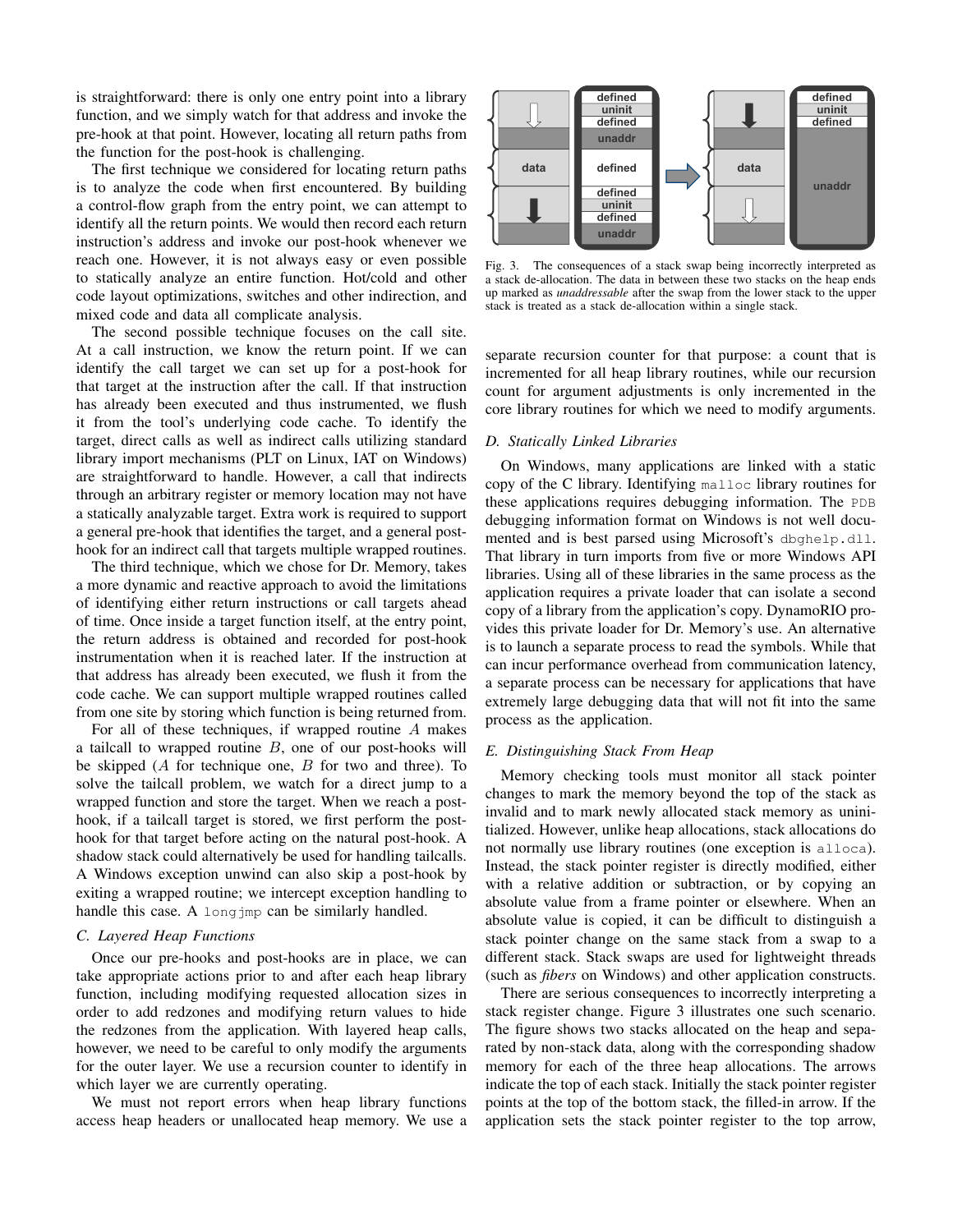resulting in the right-hand picture, and Dr. Memory interprets that as a de-allocation on one large stack, then we will mark all memory beyond the new top of stack as unaddressable. This will result in *false positive* errors reported on any subsequent access to the data in the middle or to legitimate stack entries on the bottom stack. Even worse, *false negatives* are possible when an error is made in the other direction: if a stack deallocation is treated as a swap, accesses beyond the new top of stack may go undetected.

The example scenario in Figure 3 is a real situation that we have encountered in a version of the ISIS distributed resource manager [5]. Allocating stacks on the heap is not uncommon; the Cilk programming language is another example.

The approach taken by existing tools, including Memcheck, to distinguish swaps is to use a user-controllable *stack swap threshold* [16]. Any stack pointer change smaller than the threshold is treated as an allocation on the same stack, while any change above the threshold is considered a swap. Unfortunately, there is no single threshold that works for all applications, and it is up to the user to set it appropriately for a given application. However, deciding on the proper value is not straightforward. Furthermore, a single value may not work for all stacks within the same application.

We have developed a scheme for automatically adjusting the threshold that removes any need for manually specifying a value. We adjust the threshold in both directions, but as it is much easier to detect a too-small threshold than a toolarge one, we start with a relatively small value of 36KB. For comparison, this is about fifty times smaller than Memcheck's default value.

Our instrumentation that handles stack register changes checks for absolute changes that are larger than the current threshold. For such values, we exit our fastpath instrumentation to a C routine that examines the memory allocation containing the top of the stack and verifies whether it is indeed a stack swap or not. We assume that no stack swap will use a relative change, and thus avoid checking for the threshold on many stack pointer adjustments. If the change is not a swap, we increment a counter. If the counter exceeds a small value (16 in our implementation), we increase the threshold, but linearly, by one page each time the counter is exceeded. This ameliorates performance impact from frequent large stack allocations, while keeping the threshold small, which is safer than having it too large. We measured our performance on the *gcc* SPEC2000 [18] benchmark, which contains a number of large stack allocations in the tens, hundreds, and even thousands of kilobytes, and our linear increase worked well.

Dr. Memory does not know which heap allocations or memory mappings are meant to be stacks, beyond the initial stack for each thread. Unknown stacks are identified when a stack allocation touches valid memory: for a known stack, memory beyond the current top of the stack is always *unaddressable*. When an unknown stack is found, we do not mark the rest of the memory region as invalid, because some applications use a single heap allocation to store not only a stack but also data adjacent to the stack. We instead mark the next lower page as invalid, and repeat one page at a time for each trigger. This

heuristic avoids marking non-stack data as invalid unless the application stack gets within a page of its allocated bounds.

On detecting an unknown stack, if its size is smaller than our stack swap threshold, we reduce the threshold to the stack size minus one page. The goal here is to detect a stack swap between adjacent stacks. Typically, multiple nearby stacks are the same size. We can still incorrectly interpret a stack change as a stack swap if there are two adjacent stacks and the top of each is very near the border of the other stack. This is unlikely, however, and we have never observed it in practice. Without either reducing the swap threshold such that it impacts performance, or having semantic information from the application, it is not clear how to avoid this corner case.

#### V. KERNEL INTERACTION

Most memory-checking tools operate on user-mode applications. While each of the application's memory references can be directly monitored, any memory in the application's address space that is read or written by the underlying operating system kernel is invisible to the tool. Thus, each system call's effects on application memory must be emulated in shadow memory. Failing to do so for memory read by system calls leads to false negatives: uninitialized values passed to the kernel will not be detected. Failing to emulate for memory written by system calls leads to false positives, where the tool will complain about uninitialized memory read by the application when in fact that memory was initialized by the kernel. Proper system call shadow emulation is essential to creating a usable memory checking tool.

# *A. Unknown System Calls*

In order to emulate each system call's effects in shadow memory, the type and size of each system call parameter must be known. For Linux this information is readily available, but this is not an easy task on proprietary systems like Windows.

Windows contains two main sets of system calls: the ntoskernl system calls and the win32k system calls. The former are analogous to UNIX system calls. The latter are graphical display-related calls, as the graphics subsystem lives in the kernel for all recent Windows versions.

The ntoskernl system call parameters have been documented, if not officially, and Dr. Memory does explicit checking on each parameter. However, very little information is available about the win32k system calls. For these, Dr. Memory does not have a list of parameters for each call, and is forced to use techniques to identify the parameters dynamically. We focus on avoiding false positives by identifying output parameters.

Recall that Dr. Memory shadows both memory and registers with metadata indicating whether the application data is allocated and initialized. We use Dr. Memory's shadow metadata to identify potential system call parameters. Windows ntoskernl system calls have up to 17 parameters. For win32k system calls, we check the first 24 system call parameters and immediately ignore any that are not marked *defined*. For those that are, we then look for pointers to memory. If a parameter's value is an address that is not marked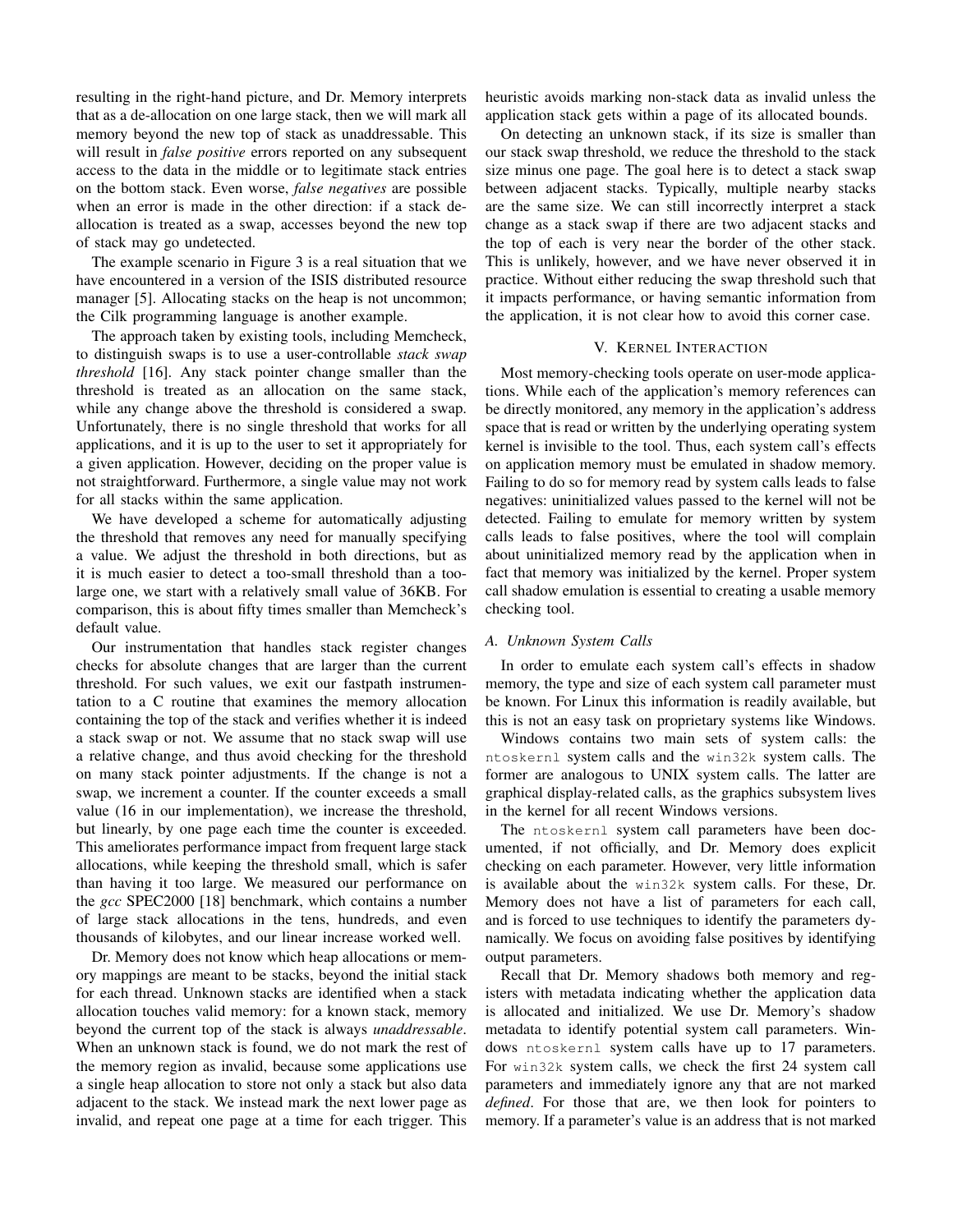as *unaddressable*, we start scanning the shadow values from that point forward. Because some parameters have both input and output components, we do not stop when we hit initialized data: we continue until we reach *unaddressable* memory or we hit a maximum size, which we have set at 2KB. We then make a copy of the original application memory. We also mark every *uninitialized* byte with a sentinel value so that we can detect kernel writes to data that happens to have the same value prior to the system call. This is most common with zero values.

User-level architectural simulators also need to detect system call changes so they can faithfully replay execution traces. The typical method is to use a separate process that keeps an identical copy of all of user-space memory [12]. After a system call, any changes can be identified. However, memory that happened to be the same value prior to the system call can be ignored for the purposes of replay, while we must update our shadow metadata for such memory. Our sentinel write allows us to detect all changes.

After the system call, we iterate over the *uninitialized* bytes. If a byte's value no longer matches the sentinel, we mark it as *defined*. If the byte does match the sentinel, we restore it to its pre-system-call value. There is a risk of the kernel writing the sentinel value, and a risk of races when any of the data under consideration is thread-shared. However, if another thread writes to the data, it will become defined anyway. Another concern is if this is heap memory and another thread frees the memory, but that is only likely when we misinterpreted a value that is not really a system call parameter: but since most of these parameters are on the stack and are thus thread-local variables, this should only happen with large integers that look like pointers. These are all risks that we tolerate.

In Dr. Memory, the scheme we have described removes 95% of false uninitialized read reports in graphical applications such as calc.exe on Windows. To eliminate the rest we plan to extend our scheme to locate secondary pointers. Additionally, there are system call changes that cannot be detected purely by examining system call parameters as memory pointers. Some system calls write data based on a handle or other indirect method of referring to memory. Without semantic information on these parameters, our only solution is to compare all of memory, which would be prohibitively expensive for our purposes. Today we rely on explicit handling for such cases.

#### VI. LEAK DETECTION

Memory leaks are a common problem with C and C++ applications, and can be difficult to identify and track down without the help of a dedicated tool. Dr. Memory identifies *reachability-based leaks*, where a leak is defined as heap memory that no longer has any pointer to it, as opposed to considering any unfreed memory as a leak.

# *A. Leak Scan*

At program exit time, or any intermediate point requested by the user, Dr. Memory suspends all of the application threads and performs a leak scan. This is similar to a garbage collector's mark-and-sweep operation. Without semantic information, large integer values cannot be distinguished from pointers, and are conservatively interpreted as pointers.

For its root set our leak scan uses the registers of each thread as well as all non-heap addressable memory, which includes below the top of the stack for each thread and the data section of each library. Only pointers marked as *defined* by Dr. Memory are considered. For efficiency, we also only consider aligned pointers. We have yet to observe any loss of precision from this decision.

Dr. Memory uses a feature called a *nudge* to allow the user to request a leak scan at any point. Nudges are sent from a separate process and notify the target application that is running under Dr. Memory that an action is requested. On Windows we implement nudges via injected threads; on Linux we use signals. In each case we set fields such that the nudge can be distinguished from a message meant for the application. Nudges can be used to help determine roughly when the last pointer to an allocation was lost, if the callstack of the allocation is not sufficient to pinpoint the error in the source code. Each nudge performs a full leak scan, and by nudging periodically the first occurrence of the leak can be identified.

#### *B. Types of Leaks*

Dr. Memory uses the general leak classification introduced by Purify [7] and divides all heap memory that is still allocated at the time it does its leak scan into three categories:

- 1) Memory that is still reachable by the application. This is *not* considered a leak. Many applications do not explicitly free memory whose lifetime matches the process lifetime and this is not considered an error by Dr. Memory.
- 2) Memory that is definitely not reachable by the application (at least, not by an aligned pointer to the start or middle of the allocated block). This is called a *leak* by Dr. Memory, as there is no way for the application to free this memory: it has lost all references to it.
- 3) Memory that is reachable only via pointers to the middle of the allocation, rather than the head. This is called a *possible leak* by Dr. Memory. These may or may not be legitimate pointers to that allocation. Several cases of known legitimate mid-allocation pointers are discussed in Section VI-C.

Each of the leak and possible leak categories is further broken down into direct and indirect leaks. An indirect leak is a heap object that is reachable by a pointer to its start address, but with all such pointers originating in leaked objects. Dr. Memory reports the number of leaks, possible leaks, and stillreachable allocations, along with the allocation callstack for each.

## *C. Possible Leak False Positives*

The possible leak category is not always useful, as C++ applications can have many false positives in this category, leading users to ignore the category altogether. There are several C++ object layouts that result in legitimate pointers to the middle of an allocated heap object: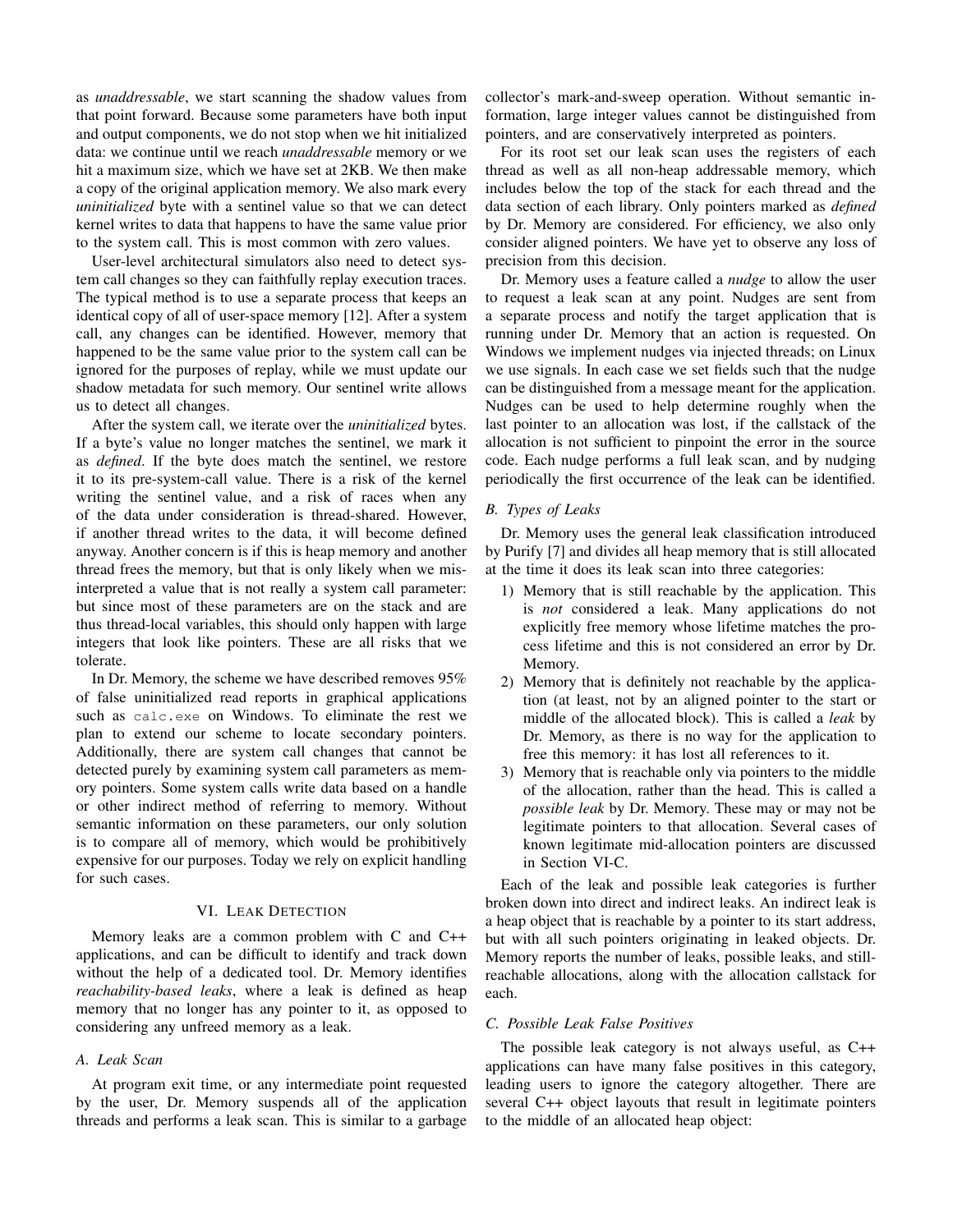- For C++ arrays allocated via new [] whose elements have destructors, the new[] operator adds a header but returns to the caller the address past the header. Thus, at leak scan time, only a pointer to the middle of the heap object exists.
- For some C++ compilers, a pointer to an instance of a class with multiple inheritance that is cast to one of the parents can end up pointing to the sub-object parent representation in the middle of the allocation. We have observed large C++ applications with tens of thousands of possible leaks due to multiple inheritance.
- The std::string class places a char[] array in the middle of an allocation and stores a pointer to the array.

Unlike any existing tool we are aware of, Dr. Memory recognizes each of these classes of common mid-allocation pointers and eliminates them from the list of possible leaks, increasing the signal-to-noise ratio of the possible leak category. Our identification methods do not rely on having symbol information, but if such information is available we could use it to augment our checks.

To identify new[], if we see a mid-allocation pointer during our leak scan that points one size\_t inside the block where the value stored at the head of the block equals the block size, we consider the block fully reachable and do not place it in the possible leak category. This more-general check will also support an application that wraps each malloc block with its own header that stores just the size, which we have observed in practice.

For multiple inheritance, we look for a vtable pointer at both the pointed-at mid-allocation point and at the block head. We assume here that the C++ implementation stores the vtable pointer as the hidden first field, which is the case for all compilers we have encountered. We safely de-reference both potential vtable pointers. We first check whether these are clearly small integers rather than pointers. This check improves performance significantly, ruling out nearly all nonvtable instances. If both of the two vtable pointers pass, we then check whether each location pointed at contains a table of functions. We ignore alignment, as Windows vtables often point into the ILT and are not aligned; primarily we check whether each entry points into the text section of a library or the executable. The function pointers do not need to all point to the same library. We simply march through the potential table, skipping zero entries, until we find at least two function pointers. At that point we conclude that this is in fact a vtable. This scheme works well in practice and we have yet to find a false positive.

An instance of the std::string class is identified by looking for its specific layout: the mid-allocation pointer points to a character array that follows three header fields, length, capacity, and a reference count, at the head of the block.

# *D. Storing Callstacks Efficiently*

Each memory leak report includes its allocation callstack. This necessitates recording the callstack for every live allocation, since any allocation could later be leaked. Some applications have millions of simultaneously live allocations. If callstacks are stored as text strings, they can average several hundred bytes per callstack, resulting in hundreds of megabytes or more of memory used just for callstacks.

To reduce the memory required, we use a binary callstack encoding. Additionally, because many allocations share the same callstack, we store callstacks in a hashtable to avoid storing duplicate copies. Each callstack consists of a variable number of frames which we dynamically allocate.

Each frame contains an absolute address and a module and offset (we do not store the frame pointer stack addresses). Since the same module could be loaded at two different locations during the course of execution, we must store both the name, which is a pointer into a module name hashtable from which entries are never removed, and the offset. We pack further using an array of names so we can store an index in the frame that is a single byte, optimizing for the common case of less than 256 libraries. This index shares a 32-bit field with the module offset, which is then limited to 16MB. For modules larger than 16MB, we use multiple entries that are adjacent in the module name array. The hashtable holds the index of the first such entry, allowing us to reconstruct the actual offset. Each frame thus takes up only 8 bytes for 32-bit applications.

Our compacted binary callstack encoding that shares callstacks via a hashtable uses a small fraction of the memory required for non-shared callstacks in text format, reducing usage on large applications from several hundred megabytes to a dozen or so, a huge savings (see Table II).

# VII. EXPERIMENTAL RESULTS

We evaluated Dr. Memory on the SPEC CPU2006 benchmark suite [19] with reference input sets. We omit 481.wrf as it fails to run natively. The benchmarks were compiled as 32-bit using gcc 4.3.2 -O2. We ran our Linux experiments on a six-core, dual-processor Intel Core i7 with 2.67GHz clock rate, 12MB L2 cache, and 48GB RAM, running Debian 5.0.7. For Windows we compiled the C and C++ benchmarks with Microsoft Visual Studio 2005 SP1 and ran our experiments on an Intel Core 2 Quad Q9300 with 2.50GHz clock rate, 6MB L2 cache, and 4GB RAM, running Windows Vista SP1.

To compare to Memcheck, we used the latest Valgrind release, version 3.6.0. Memcheck is unable to run 434.zeusmp and 447.dealII. The 3.6.0 release is also unable to run 410.bwaves, though by increasing VG\_N\_SEGMENTS in the Memcheck source code from 5000 to 6000 and re-compiling it succeeds. On 400.perlbench, Memcheck runs out of memory toward the end of one of the three runs; we estimate the total runtime as the runtime to that point.

# *A. Comparative Performance*

We evaluated Dr. Memory on Linux where a direct comparison with Valgrind's Memcheck is possible. Figure 4 shows that Dr. Memory is twice as fast as Memcheck on average, and up to four times faster on individual benchmarks. A faster tool is a more usable and practical tool. Dr. Memory's superior performance stems from the use of fastpath kernels and the collection of optimizations described in Section III.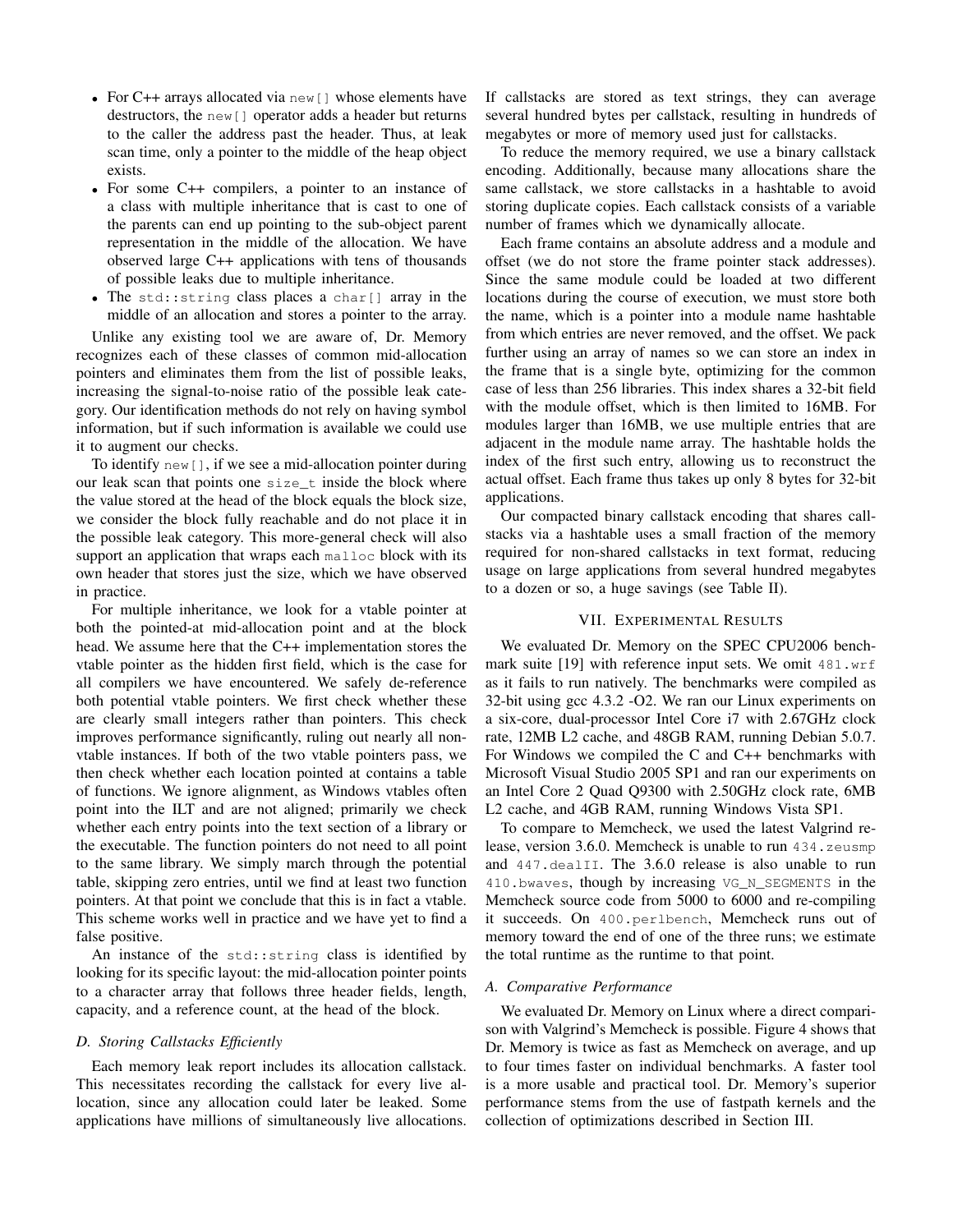

Fig. 4. The performance of Dr. Memory compared to Valgrind Memcheck [16] on the SPEC CPU2006 benchmarks on 32-bit Linux. On average, Dr. Memory is twice as fast as Memcheck, and is up to four times faster on individual benchmarks. Memcheck is unable to run 434. zeusmp and 447. dealII.

The two tools' base systems, DynamoRIO and Valgrind, differ significantly in performance when executing with no tool. DynamoRIO is several times faster than Valgrind with no tool (*Nulgrind*). However, this relative performance has little bearing when comparing the memory checking tools, for two reasons. First, a negligible amount of time is spent in the base system when running a 10x–20x slowdown tool. A memory checking tool executes about 15–30 new instructions for each instruction executed by the base system. DynamoRIO does not make these new instructions faster. 95% or more of execution time is spent in these added instructions: i.e., little time is spent doing what the base system with no tool does.

Furthermore, the impact of the base system can be in the *opposite* direction from what a base comparison would imply: Valgrind's slowdown with no tool stems from its emulation of the application's state, versus DynamoRIO's mapping of the application state directly to the native machine state. When significant instrumentation is added, a DynamoRIO tool must perform additional context switches beyond what a Valgrind tool must do, because the base Valgrind system is already doing that work. This makes the base system comparison an invalid predictor of relative tool performance.

Like Memcheck, Dr. Memory implements per-byte shadowing and uses shadow propagation to avoid false positives, unlike many tools such as Purify [7] and Intel Parallel Inspector [9] that do not propagate shadow values and thus incur less overhead but give up accuracy as a result.

Unlike Dr. Memory, Memcheck supports per-bit shadowing, but only switches from per-byte on an as-needed basis, which is typically for less than 0.1% of memory accesses [13]. Few benchmarks in our suite actually contain bitfields. Thus, the presence of per-bit shadowing in Memcheck should have little effect on its performance here.

## *B. Windows Performance*

Figure 5 shows Dr. Memory's performance on Windows. Overall the performance is comparable to our Linux performance. However, the different compiler and different libraries



Fig. 5. The performance of Dr. Memory relative to native on Windows on the SPEC CPU2006 benchmarks that can be compiled by the Microsoft Visual Studio compiler.

can result in different performance bottlenecks and results for the same benchmark on the two platforms. For example, alloca is more frequently employed on Windows, requiring a fast method of allowing its probes beyond the top of the stack, while on Linux alloca's performance does not matter. The instruction mix used by the compilers differs as well. For example, the cmpxchg8b instruction is seen much more frequently on Windows; if not handled in the fastpath, it can be a performance bottleneck.

#### *C. Component Performance*

Figure 6 shows the performance impact of each of the optimizations presented in Section III-C. Using a table lookup for addressability has a sizeable impact as it keeps partiallyundefined word references on the fastpath. Using faults for special blocks keeps the instrumentation size small, and wholebb spilling reduces the number of register spills and restores significantly. The other optimizations have less dramatic but still significant impacts.

We have found that the sources of performance bottlenecks for Dr. Memory can vary widely across different applications. If enough instructions of a certain type fall into Dr. Memory's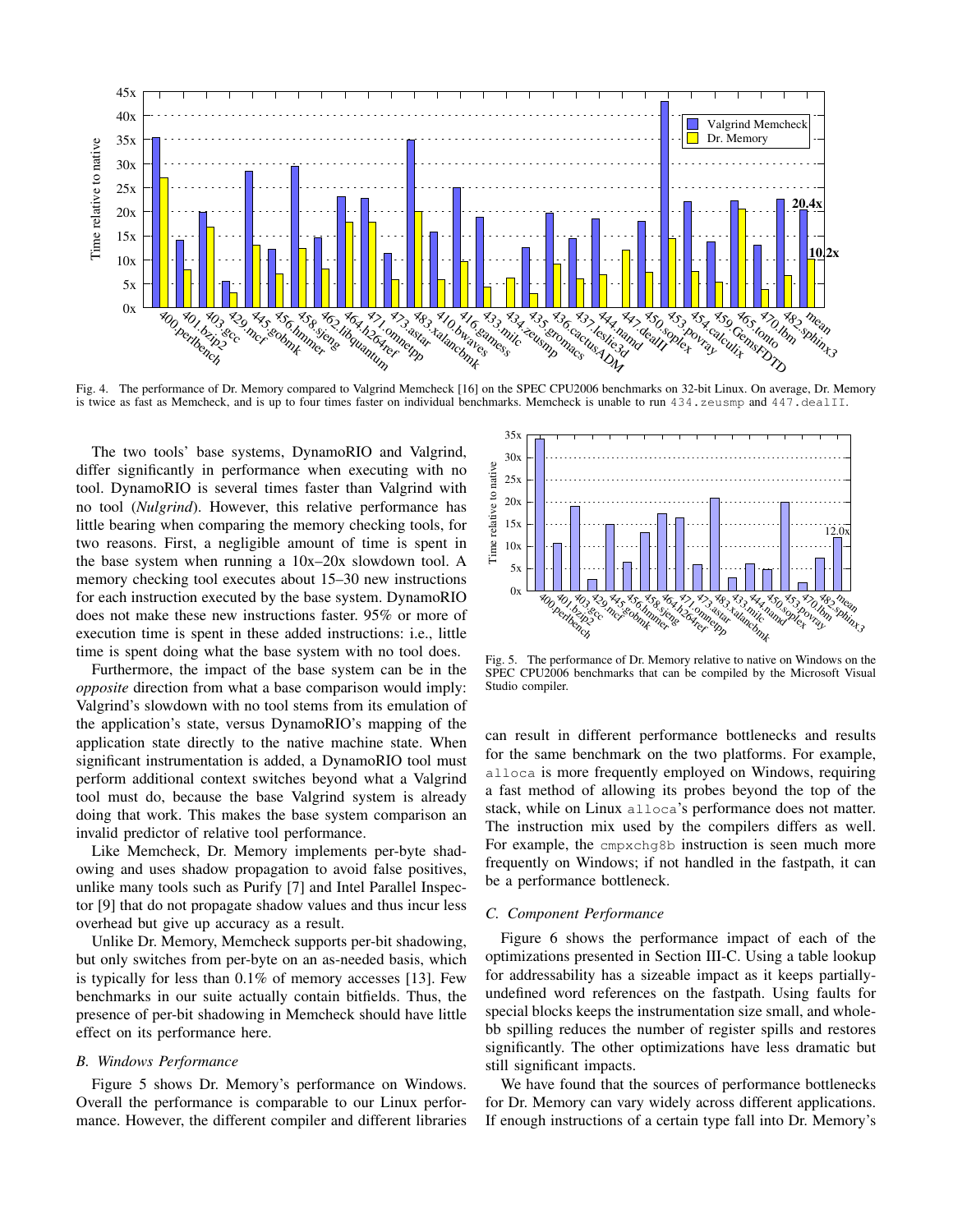

Fig. 6. Performance impact of the eight Dr. Memory optimizations described in Section III-C on the SPEC CPU2006 benchmarks. Each graph shows the slowdown versus the fully optimized Dr. Memory that is incurred when that optimization is disabled.

slowpath, performance will suffer. For example, 465.tonto contains many ten-byte floating point operations. Initially these were not handled in our fastpath, and tonto's performance was poor. We had not previously seen this behavior. For 400.perlbench, processing each malloc and free tends to dominate the runtime. Other examples on Windows were given in the previous section.

#### *D. Memory Usage*

Table II shows the memory used for storing callstacks when using text, binary, and our compacted binary format with and without sharing. Both sharing and a binary format are required to avoid excessive memory consumption, and our compacted binary encoding described in Section VI-D reduces memory usage further. Additionally, producing a text format takes additional time, as previously seen in Figure 6. The most dramatic impact is on 447.dealII, which has 1.3 million simultaneously active allocations, most of which were allocated from identical call sites, producing ample opportunities for sharing callstacks.

|                          | Non-shared     |                | <b>Shared</b>            |                         |
|--------------------------|----------------|----------------|--------------------------|-------------------------|
| <b>Benchmark</b>         | <b>Text</b>    | <b>Binary</b>  | <b>Binary</b>            | Compacted               |
| 400.perlbench            | 1,871,303      | 442,996        | 474                      | 326                     |
| 401.bzip2                | 5              | $\mathfrak{D}$ | $\mathfrak{D}$           | $\overline{c}$          |
| 403.gcc                  | 108,726        | 26,365         | 962                      | 658                     |
| $429$ .mcf               | $\overline{4}$ | $\overline{c}$ | $\overline{c}$           | $\overline{c}$          |
| 445.gobmk                | 708            | 177            | 10                       | 5                       |
| 456.hmmer                | 455            | 122            | 8                        | 6                       |
| 458.sjeng                | 4              | $\overline{2}$ | $\overline{c}$           | $\overline{c}$          |
| 462.libquantum           | $\overline{4}$ | $\overline{2}$ | $\overline{c}$           | $\overline{2}$          |
| 464.h264ref              | 5,592          | 1,408          | 21                       | 15                      |
| 471.omnetpp              | 1,415,199      | 331,926        | 910                      | 637                     |
| 473.astar                | 130,435        | 35,777         | 4                        | 3                       |
| 483.xalancbmk            | 1,205,862      | 290,176        | 329                      | 228                     |
| 410.bwaves               | 16             | 5              | 5                        | $\overline{4}$          |
| $\overline{416}$ .gamess | 21             | 7              | $\overline{\mathcal{L}}$ | 3                       |
| $433$ .milc              | 20             | 6              | 3                        | $\overline{\mathbf{3}}$ |
| 434.zeusmp               | 34             | 10             | 10                       | $\overline{7}$          |
| 435.gromacs              | 1,162          | 282            | 29                       | 21                      |
| 436.cactusADM            | 2,956          | 707            | 583                      | 408                     |
| 437.leslie3d             | 16             | 5              | 5                        | $\overline{4}$          |
| 444.namd                 | 407            | 120            | $\overline{5}$           | $\overline{4}$          |
| 447.dealII               | $3,154,396+$   | 785,832+       | 53                       | 38                      |
| 450.soplex               | 67             | 18             | 18                       | 13                      |
| 453.povray               | 7,499          | 1,762          | 77                       | 54                      |
| 454.calculix             | 14,387         | 3,430          | 28                       | 20                      |
| 459.GemsFDTD             | 71             | 19             | 19                       | 14                      |
| 465.tonto                | 9,410          | 2,222          | 26                       | 19                      |
| 470.1bm                  | $\overline{4}$ | $\overline{2}$ | $\overline{c}$           | $\overline{c}$          |
| $482$ .sphinx3           | $\mathbf{0}$   | $\overline{0}$ | $\overline{0}$           | $\overline{0}$          |

Table II. Memory usage, in KB, of callstacks used to store allocation sites and to store reported error locations. For benchmarks with multiple runs, the largest run is shown. The first two columns show the enormous amounts of memory needed when non-shared text or binary callstacks are used. The third column shows the usage of shared binary callstacks, and the final column gives the results of our approach of shared and compacted binary callstacks. With non-shared callstacks, 447.dealII runs out of memory and fails to finish running.

#### *E. Accuracy*

Without our unknown system call handling in place, running the Windows calc.exe graphical calculator results in 105 unique and 1424 total uninitialized reads reported. Using the algorithm in Section V-A, nearly all of those false positives are eliminated and only 4 remain. We believe we can eliminate those as well with further work.

Without our possible leak heuristics, one large proprietary C++ application contained 24,235 possible leak allocation sites, each with several leaked blocks, a daunting number for a user to analyze. After eliminating the categories of legitimate possible leaks described in Section VI-C, Dr. Memory reported only 6 possible leak sites in the application. For the benchmark 403.gcc, Dr. Memory reports an average of 20 possible sites for each of the benchmark's 9 runs, while Memcheck averages 596 possible sites.

Dr. Memory has identified several unaddressable errors in a version of the Small Footprint CIM Broker (SFCB) [1], including a race condition on a library unload, a use-afterfree error, and an out-of-bounds access, along with numerous leaks in SFCB and in a version of the ISIS distributed resource